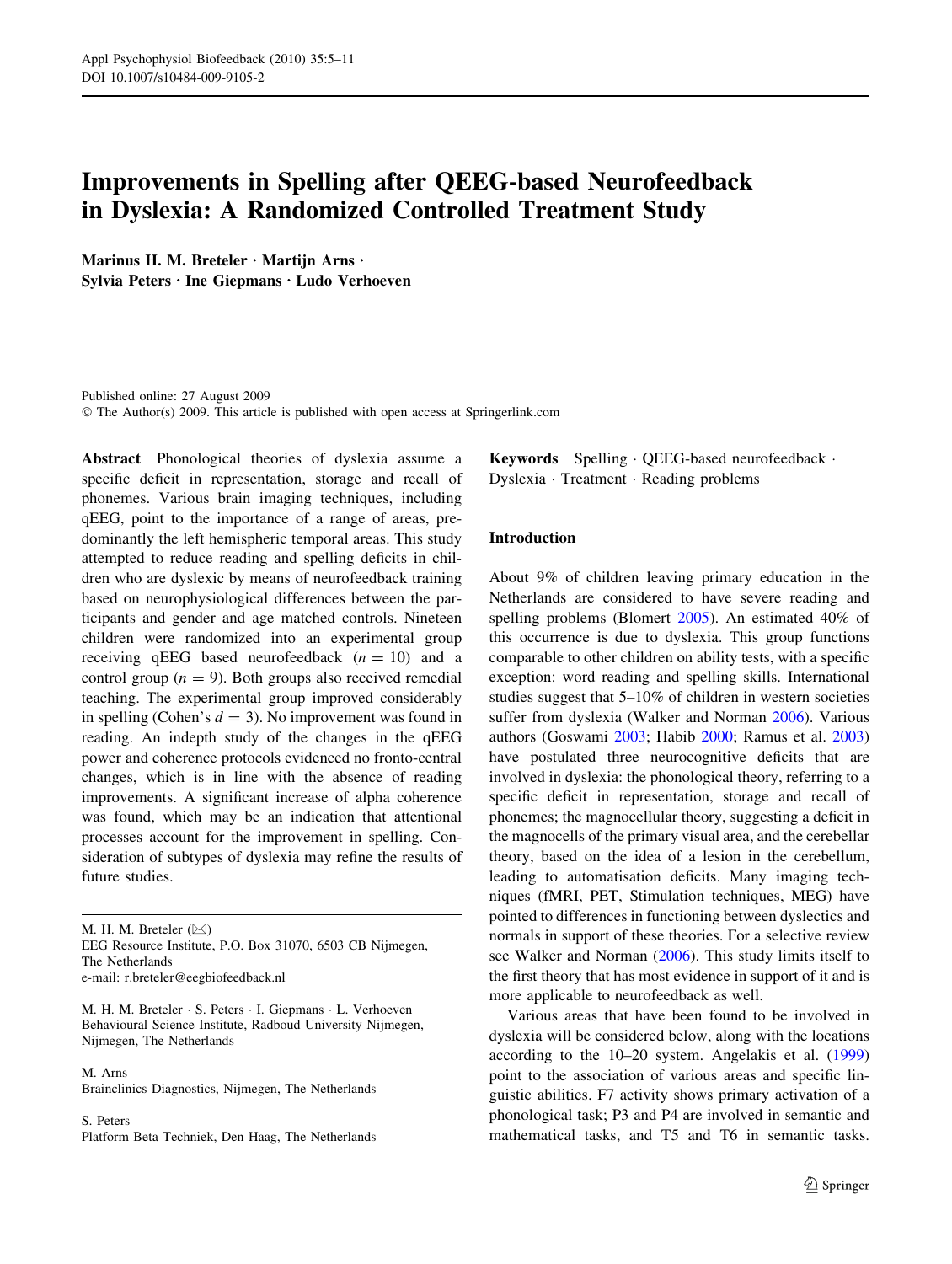Klimesch et al. [\(2001](#page-5-0)) found children with dyslexia not to desynchronize their Beta-1 activity during a reading task in areas related to Broca's Area (FC5; speech production, articulation) and the Angular Gyrus (CP5, P3; understanding semantic and mathematical). This is in accordance with Rippon and Brunswick ([2000\)](#page-6-0), who found the smallest task-no task difference in beta activity in the left parieto-occipital area. Simos et al. [\(2002](#page-6-0)) made use of fMRI in order to test the processes involved in a successful intervention in dyslexia. In line with the phonological theory, they found regions of the left superior temporal gyrus (T3) to be recruited more often after treatment than before. Thornton and Carmody ([2005\)](#page-6-0) concluded likewise after a review that the left temporal region is disrupted. They suggest that the disruption is in place before children learn to read, and that it is related to underdevelopment of white matter in the area. In a clinical vignette they show the great variety in patterns of deviations form normal functioning, including coherence deviations. Walker and Norman ([2006\)](#page-6-0) once more point to the importance of the left temporal-parietal cortex, involving among others the angular gyrus (between T5 and P3).

However, other areas have also been reported to be dysfunctional in dyslexia. Ackerman and Dykman ([1995\)](#page-5-0) and Flynn et al. [\(1992](#page-5-0)) found beta in the right parietal and occipital areas to be decreased during reading in individuals who were dyslectic. Arns et al. [\(2007](#page-5-0)) found that children with dyslexia exhibited increased slow EEG (Delta and theta) activity in the frontal and right temporal regions of the brain, increased beta-1 at F7 and increased EEG coherence in frontal, central and temporal regions. Coherence for the lower frequency bands (Delta and Theta) was symmetrically increased and coherence for the higher frequencies (Alpha and Beta) showed a specific righttemporocentral distribution.

In spite of the many associations established, now it is not possible to diagnose dyslexia based on neurophysiological assessment. Yet intervention techniques like neurofeedback may profit from the knowledge collected thus far, by addressing specific frequencies at specific locations or by attempting to normalize deviant coherence. Thornton and Carmody [\(2005](#page-6-0)) report the lack of any neurofeedback efficacy study directed at reading disability. They report on four cases, suggesting effects far beyond those of classical remediation and rehabilitation programs. Walker and Norman [\(2006](#page-6-0)) illustrated a task-related approach, making use of what they call ''reading difference topography.'' While reading, brain dynamics change in people who experience dyslexia and those who do not. Subtraction of the QEEG while reading from qEEG at rest shows the difference in the two states, which then can be compared to the differences in normals. Based on this approach Walker and Norman reported an average increase of at least two grade levels of reading speed

and comprehension in 12 children with dyslexia. In the present study, we report on a randomized controlled trial in which the effects of QEEG neurofeedback training as an additional intervention to linguistic education were determined in 19 children from the Netherlands who had dyslexia. The following research questions are addressed:

- 1. Does neurofeedback training improve reading and spelling abilities of dyslexic clients?
- 2. Does neurofeedback training lead to changes in the QEEG?
- 3. Are the QEEG changes related to changes in reading and spelling?

# Methods

## Participants

Nineteen children (11 males and 8 females; average age  $= 10.33$ ; range 8.0–15.98), who were diagnosed with dyslexia by their remedial teachers, participated in this study. Diagnosis was based on a structured protocol assessing the reading and spelling development of the children from grade 1 (Wentink and Verhoeven [2003](#page-6-0)). The remedial teachers selected these children, who all were attending regular schools.

Exclusion criteria included a personal or family history of mental illness, brain injury, neurological disorder, serious medical condition, drug/alcohol addiction; and a family history of genetic disorder. All subjects voluntarily gave written informed consent or assent.

## Procedure

All participants filled out questionnaires, were tested before and after neurofeedback training on their reading and spelling ability, and received neuropsychological tests and a QEEG assessment.

Neurofeedback protocols were based on the outcome of the qEEG assessment. In addition, coherences were checked and compared to the outcome of Arns et al. ([2007\)](#page-5-0). Treatment protocols were directed at abnormal functioning according to the following decision rules: (1) increased slow activity (delta) differing more than 1.5 Z-scores from the norm at T6; (2) increased coherence in the alpha- or betaband at F7–FC3 or F7–C3 with  $Z > 1.5$ ; (3) increased coherence at T3–T4 with  $Z > 1.5$ ; (4) in case of clear indications for different training protocols these were incorporated into the protocol.

All participants were given 20 sessions of neurofeedback training during 10 weeks, irrespective of the phenomenology, severity or subtype of the dyslexia. During the neurofeedback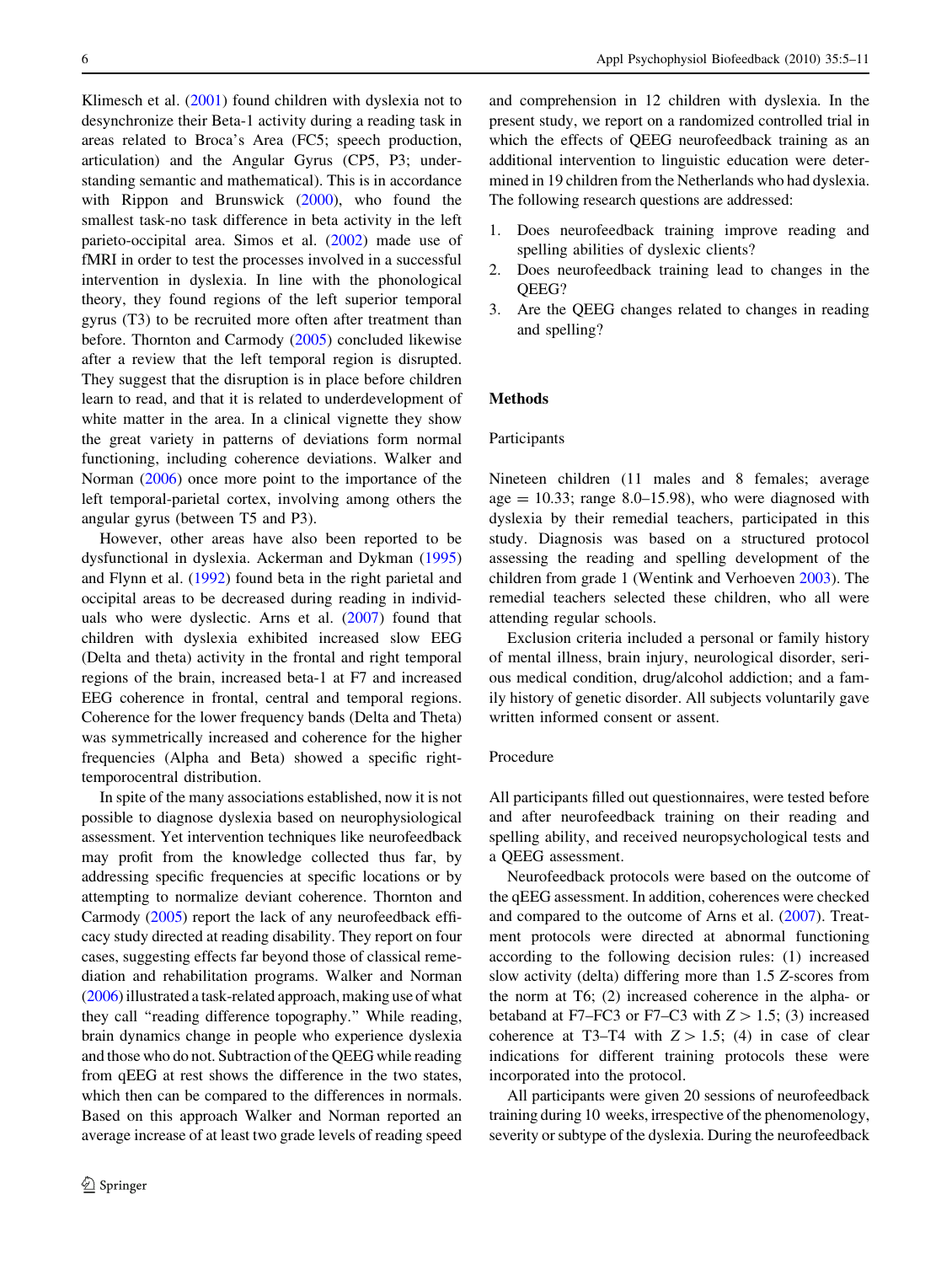training both the experimental and the control group received additional counselling regarding reading and spelling, apart from the regular language curriculum.

## Language Tests

The children were administered a range of tests to further investigate correlations between EEG and neuropsychological findings to sub-tests of dyslexia. The included tests were measures of tasks related to reading-rapid naming of letters, articulation, phoneme deletion (Instituut voor Orthopedagogiek [2004](#page-5-0)) and spelling (Geelhoed and Reitsma [1999\)](#page-5-0).

# Electroencephalographic Data Acquisition

Participants were seated in a sound and light attenuated room, controlled at an ambient temperature of 22°C. Participants were required to refrain from caffeine, alcohol and smoking for at least 2 h prior to testing. Electroencephalographic and neuropsychological assessments were completed in order. EEG data were acquired from 28 channels: Fp1, Fp2, F7, F3, Fz, F4, F8, FC3, FCz, FC4, T3, C3, Cz, C4, T4, CP3, CPz, CP4, T5, P3, Pz, P4, T6, O1, Oz and O2 (Quikcap; NuAmps; 10–20 electrode international system). Data were referenced to linked mastoids with a ground at AFz. Horizontal eye-movements were recorded with electrodes placed 1.5 cm lateral to the outer canthus of each eye. Vertical eye movements were recorded with electrodes placed 3 mm above the middle of the left eyebrow and 1.5 cm below the middle of the left bottom eyelid. Skin resistance was \5 K Ohms and above 1 K Ohm for all electrodes. A continuous acquisition system was employed and EEG data were EOG corrected offline (Gratton et al. [1983](#page-5-0)). The sampling rate of all channels was 500 Hz. A low pass filter with attenuation of 40 dB per decade above 100 Hz was employed prior to digitization.

The EEG data were recorded for 2 min during eyes open (EO). Subjects were asked to sit quietly. During EO subjects were asked to fix their eyes on a red dot presented on a computer screen.

## Neuropsychology

Neuropsychological assessment was completed using a touch screen monitor. Measures included: memory recall and memory recognition (number of correctly reproduced words on trial 1, 5, 6, 7; number or correctly recognized words), word Interference test—equivalent to the Stroop test (Number correct text and color condition), tapping test (Number of taps with the dominant and non dominant hand), timing test (proportional bias) and Switching of Attention test part A and B (equivalent to the WMS Trails A and B; time to complete the A and B form) (See Gordon et al. [2005](#page-5-0), for details of these tests). All tests were fully computerized and the participants' responses were recorded via touch-screen presses. Reliability and validity data on these tasks are reported elsewhere (e.g. Clark et al. [2006](#page-5-0); Gordon et al. [2005\)](#page-5-0).

#### Statistical Analysis and Design

# Missing Values

If missing values were present for a given statistical test, those cases were excluded for that analysis. The number of missing values per group is reported in the results sections.

#### Analysis

## Electroencephalographic Variables

Average power spectra were computed for EO condition. Each 2-min epoch was divided into adjacent intervals of 4 s. Power spectral analysis was performed on each 4-s interval by first applying a Welch window to the data, and then performing a Fast Fourier Transform (FFT).

The electrical power was calculated in the following frequency bands delta (1.5–3.5 Hz), theta(4–7.5 Hz), alpha (8–13 Hz), alpha1 (8–11 Hz), alpha2 (11–13 Hz), SMR (12–15 Hz), beta (14.5–30 Hz), beta1 (14.5–20 Hz), beta2 (20–25 Hz)and beta3 (25–30 Hz).These data were then square-root transformed to approximate the normal distributional assumptions required by parametric statistical methods. Changes within and between groups were investigated.

This study used a randomized controlled pretest–posttest design. This allows for a multivariate repeated measures analysis of variance that was applied for a comparison of both groups with regard to reading and spelling. Due to the large number of tests, a Bonferroni correction was applied for achieving an overall alpha of .05. Paired t-tests were applied for exploring the differences between pre- and posttest scores. Lastly, associations between changes in reading tests, neuropsychological tests and qEEG variables of interest were explored using correlation analysis.

# **Results**

Reading and Spelling Tests

Analysis of variance indicated main effects of the factor "time" for the variables CVC-words  $[F = 11.1 (1, 17)]$ ,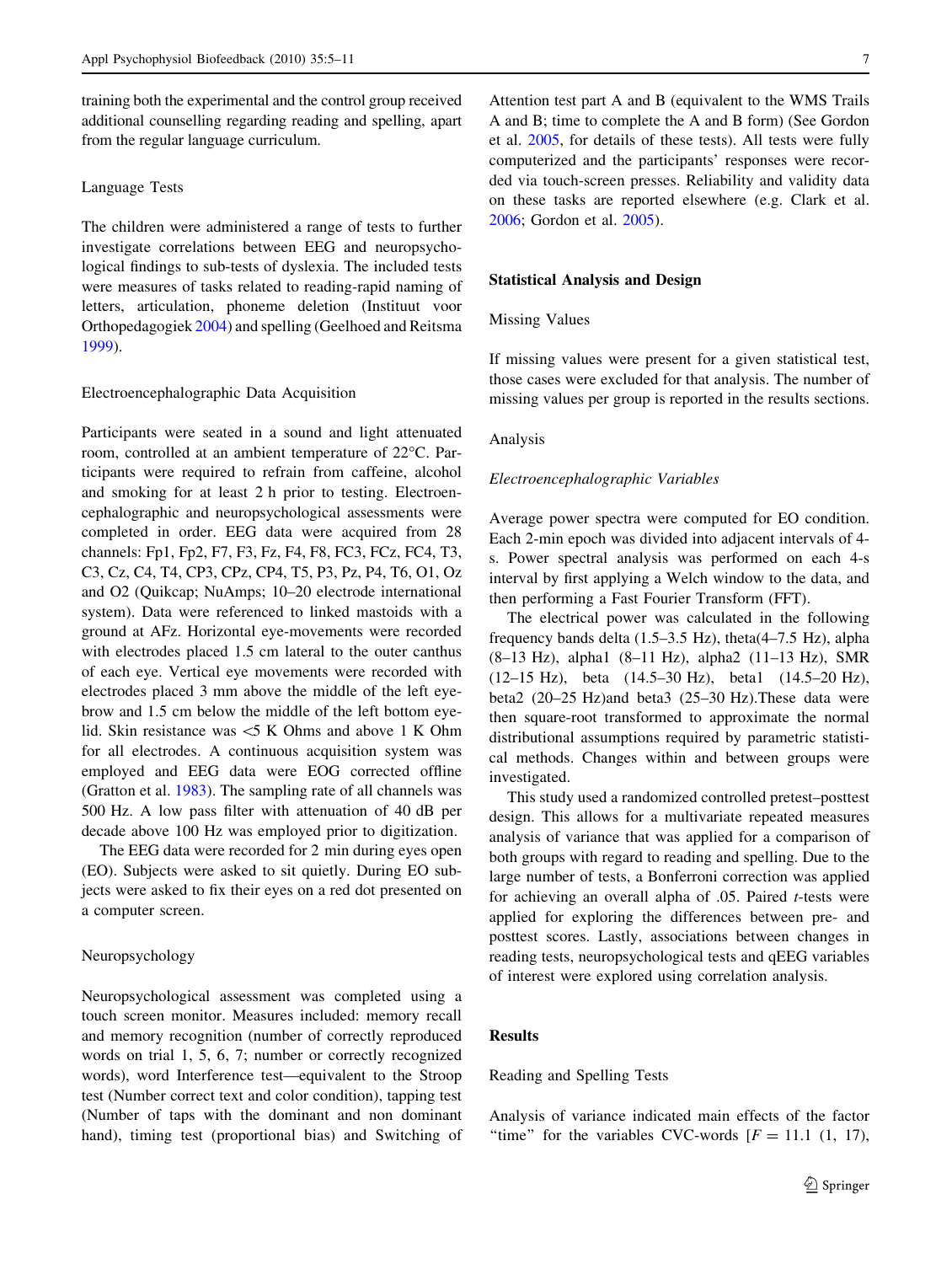$p = .004$ ], CC-words [ $F = 8.5$  (1, 17),  $p = .01$ ], double syllables  $[F = 21.4 (1, 17), p = .000]$ ; triple syllables  $[F = 23.7 (1, 17), p = .000]$ ; and CC-pseudo words  $[F = 9.7 (1, 17), p = .006]$ . No interaction effects were found, suggesting comparable changes in both the neurofeedback and control group (Table 1).

The spelling test also showed a main affect of time  $[F = 10.2 \t(1, 17)$   $p = .001$ . Additionally a significant interaction effect was found  $[F = 4.5 (1, 17), p = .045]$ suggesting a treatment effect of neurofeedback. The neurofeedback group progressed from  $m = 69.1$  (SD = 32.0) to 80.6 (SD = 32.2) a 16.6% improvement, whereas the control group progressed from  $m = 66.9$  (SD = 20.9) to  $m = 70.9$  (SD = 24.4) a 6% improvement (Fig. 1). Cohen's d was 3.02, suggesting a large progress in spelling of the neurofeedback group (Becker [1998](#page-5-0)).

## Neuropsychological Tests

The changes in scores on the neuropsychological tests of the experimental group were tested using the t-test for paired observations. Although at first glance a switching of attention subtest and a verbal interference subtest appeared to have improved, this change turned out to be due to outliers. Within-group correlations were non-significant, both for the switching of attention subtest ( $r = .53$ ,  $p = .18$ ) and the verbal interference subtest ( $r = .45$ ,  $p = .26$ ).



Fig. 1 Pre- and posttest scores on spelling test

## EEG Power Spectra

Based on the decision rules mentioned earlier eight personalized power protocols were developed. Coherence training was given using five personalized protocols. The protocols used for each subject and the result in terms of power spectra and coherence are given in Table [2](#page-4-0).

No changes in the delta frequency band were noted at any location. At Cz ( $t = -2.65$ ,  $p = .03$ ) and P3 ( $t = -2.51$ ,

Table 1 Means and standard deviations of experimental and control group on tasks related to reading, rapid naming of letters, articulation, and phoneme deletion

| Test                       | Experimental group |       |          | Control group |         |       |          |       |
|----------------------------|--------------------|-------|----------|---------------|---------|-------|----------|-------|
|                            | Pretest            |       | Posttest |               | Pretest |       | Posttest |       |
|                            | Score              | SD    | Score    | <b>SD</b>     | Score   | SD    | Score    | SD    |
| $CVC$ words <sup>a</sup>   | 61.80              | 19.99 | 68.20    | 19.32         | 59.56   | 18.93 | 64.67    | 17.97 |
| VV words <sup>a</sup>      | 46.80              | 17.90 | 50.30    | 17.84         | 43.44   | 20.09 | 46.78    | 19.31 |
| $2$ Syllables <sup>a</sup> | 30.00              | 15.17 | 33.50    | 15.44         | 28.78   | 12.84 | 33.78    | 14.05 |
| 3 Syllables <sup>a</sup>   | 22.70              | 14.31 | 25.70    | 13.58         | 21.44   | 10.14 | 25.67    | 11.64 |
| RN digits                  | 88.80              | 11.15 | 93.60    | 12.55         | 91.89   | 11.85 | 93.33    | 11.91 |
| RN letters                 | 89.00              | 13.33 | 95.50    | 9.28          | 93.67   | 14.25 | 93.67    | 14.00 |
| RN pictures                | 58.70              | 8.17  | 67.00    | 15.84         | 57.67   | 12.16 | 62.11    | 14.34 |
| CVC pseudo                 | 81.70              | 27.85 | 83.40    | 26.11         | 72.33   | 22.73 | 78.22    | 24.22 |
| VV pseudo <sup>a</sup>     | 50.60              | 17.96 | 56.90    | 18.44         | 49.22   | 17.99 | 50.44    | 20.24 |
| Two letter pseudo          | 30.90              | 14.45 | 33.80    | 12.05         | 29.33   | 12.67 | 28.22    | 13.03 |
| Three letter pseudo        | 20.60              | 10.67 | 22.60    | 10.82         | 21.22   | 11.44 | 21.67    | 10.06 |
| Graphemes                  | 24.30              | 6.99  | 21.50    | 3.95          | 23.78   | 6.57  | 23.33    | 3.64  |
| Articulation               | 33.80              | 3.23  | 35.50    | 2.88          | 29.44   | 7.27  | 34.00    | 2.06  |
| Phoneme deletion           | 17.80              | 2.86  | 19.70    | 0.48          | 16.89   | 1.83  | 17.89    | 1.62  |

C consonant, V vowel, RN rapid naming

<sup>a</sup> Significant main effect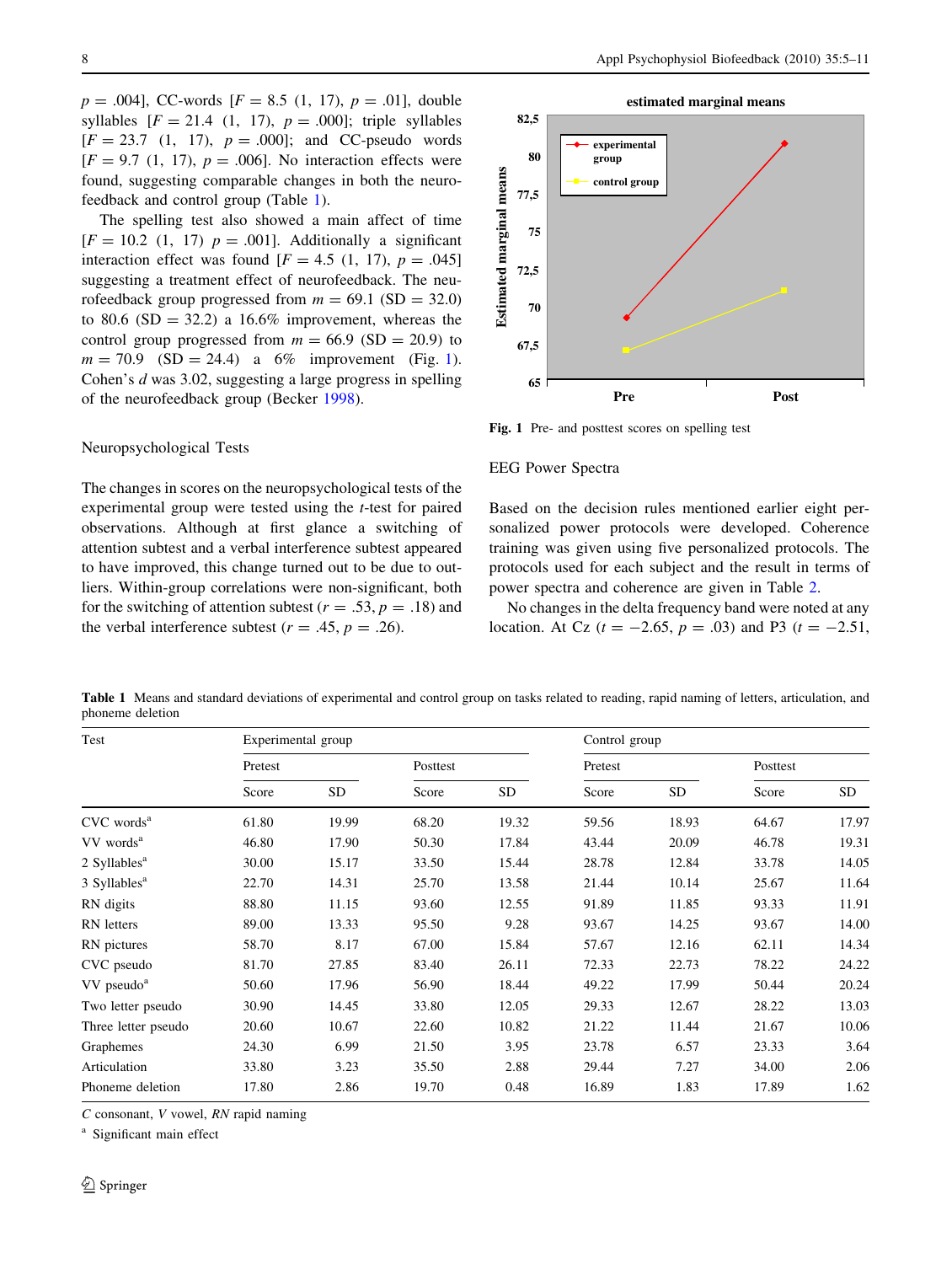<span id="page-4-0"></span>

|  |  |  |  | Table 2 Specification of personalized neurofeedback training protocols and their effect on spectral power and coherence |  |  |  |  |  |  |
|--|--|--|--|-------------------------------------------------------------------------------------------------------------------------|--|--|--|--|--|--|
|--|--|--|--|-------------------------------------------------------------------------------------------------------------------------|--|--|--|--|--|--|

| Gender, age  | Power protocol       | Coherence protocol                           | Power pre vs. post<br>$(Z\text{-}scores)$ | Coherence pre vs. post<br>$(Z\text{-}scores)$ |
|--------------|----------------------|----------------------------------------------|-------------------------------------------|-----------------------------------------------|
| $\mathbf{1}$ |                      | T3-T4 delta down EO                          |                                           | 1.24 vs. 1.01                                 |
| Boy age 8    |                      |                                              |                                           |                                               |
| 2            | $T6$ 2–5 Hz down     | F7-C3 beta down EC                           | Theta/beta                                | $1.67$ vs. $-0.20$                            |
| Boy age 11   | $15-20$ up EC        |                                              | $1.97/-0.54$ vs. $0.87/-0.96$             |                                               |
| 3            |                      | T <sub>3</sub> -T <sub>4</sub> delta down EQ |                                           | 3 vs. ?                                       |
| Girl age 10  |                      | F7-C3 beta down EO                           |                                           | $2.59$ vs. ?                                  |
|              |                      |                                              |                                           | no 2nd measurement                            |
| 4            | $T6$ 2-12 Hz down EO | F7-FC3 alpha down EO                         | Delta/theta/alpha                         | $0.92$ vs. ?                                  |
| Boy age 10   |                      |                                              | 3.93/2.29/2.27                            | no EO data 2nd measurement                    |
|              |                      |                                              | no EO data 2nd measurement                |                                               |
| 5            | T4 2-8 Hz down EO    | T3-T4 delta down EO                          | Delta/theta                               | $3 \text{ vs. } -0.02$                        |
| Girl age 10  |                      | F7-FC3 alpha down EO                         | 2.27/1.62 vs. 0.45/0.13                   | $1.56$ vs. $-0.40$                            |
| 6            |                      | T3-T4 delta down EO                          |                                           | 4.94 vs. 0.61                                 |
| Boy age 9    |                      | F7-C3 alpha down EO                          |                                           | $1.71$ vs. $-0.58$                            |
| 7            | $T6$ 2–5 Hz down     | T3-T4 delta down EO                          | Delta                                     | $1.79$ vs. $-1.03$                            |
| Girl age 8   | Beta up EO           | F7-C3 beta down EO                           | $1.34$ vs. $-0.04$                        | $2.21$ vs. $-0.37$                            |
| 8            | Fz 18-20 Hz down     |                                              | Beta/alpha                                |                                               |
| Boy age 12   | 5-8 Hz down EC       |                                              | $1.42/-1.42$ vs. $0.32/-1.44$             |                                               |
|              | $C3$ 12-15 Hz up EO  |                                              |                                           |                                               |
| 9            |                      | F7-C3 beta down EO                           |                                           | 1.82 vs. 1.07                                 |
| Boy age 9    |                      |                                              |                                           |                                               |
| 10           | $F3$ 2-4 Hz down     | T3-T4 delta down EO                          | 1.55 vs. 1.16                             | 2.04 vs. 1.49                                 |
| Boy age 8    |                      | F7-FC3 alpha down EO                         |                                           | 3.55 vs. 1.30                                 |

 $p = .04$ ) theta increased, although the aim was to train it down at T6. Paired sample correlations were significant and substantial (both  $r = .89$ ,  $p = .00$ ). This suggests that the increase was found in all participants. Alpha 1 was increased at CP4  $(t = -3.42, p = .046)$  and at O1  $(t = -2.55,$  $p = .04$ ). Paired sample correlations were .76 ( $p = .03$ ) and  $r = .94$  ( $p = .00$ ), again suggesting an increase in all participants. Alpha 1 was intended to go down at locations F3 and T6. Beta 1 decreased at Oz ( $t = -2.51$ ,  $p = .04$ ) with a paired sample correlation of  $r = .76$  ( $p = .03$ ). Training aimed at a decrease at T6 and Fz.

## Coherence Training

Coherence was trained in the delta, alpha and beta ranges. Whereas for delta coherence differences between pre- and posttreatment were found at FC4–FC3, T4–FC4 and C4– T4, these were caused by some extreme scores in the group. In the alpha band a consistent change was found at CP3–F3 ( $t = -6.95$ ,  $p = .00$ ) with a paired sample correlation of  $r = .93$  ( $p = .00$ ). Other differences occurred at P3–F3, O1–F3 and C4–T4, yet they showed insignificant correlations. In contrast with the training goal of a decrease, coherence went up in the delta and alpha bands.

Whereas a multitude of coherences went down in the beta range, only P4–T4  $(t = 3.62, p = .01)$  showed a consistent decrease in all subjects ( $r = .72$ ,  $p = .04$ ). The training locations of beta coherence were F7–C3.

## Associations

Coherence differences were correlated with the spelling test, switching of attention test and verbal interference test. No significant differences were found. An interesting result, however, was the substantial association of increases in alpha coherence at P3–F3, with spelling  $(r = .49, )$  $p = .18$ ), switching of attention ( $r = -.62$ ,  $p = .10$ ), and verbal interference  $(r = .51, p = .20)$ .

# Discussion

This is the first randomized controlled study on neurofeedback treatment for dyslexia. The main result is a large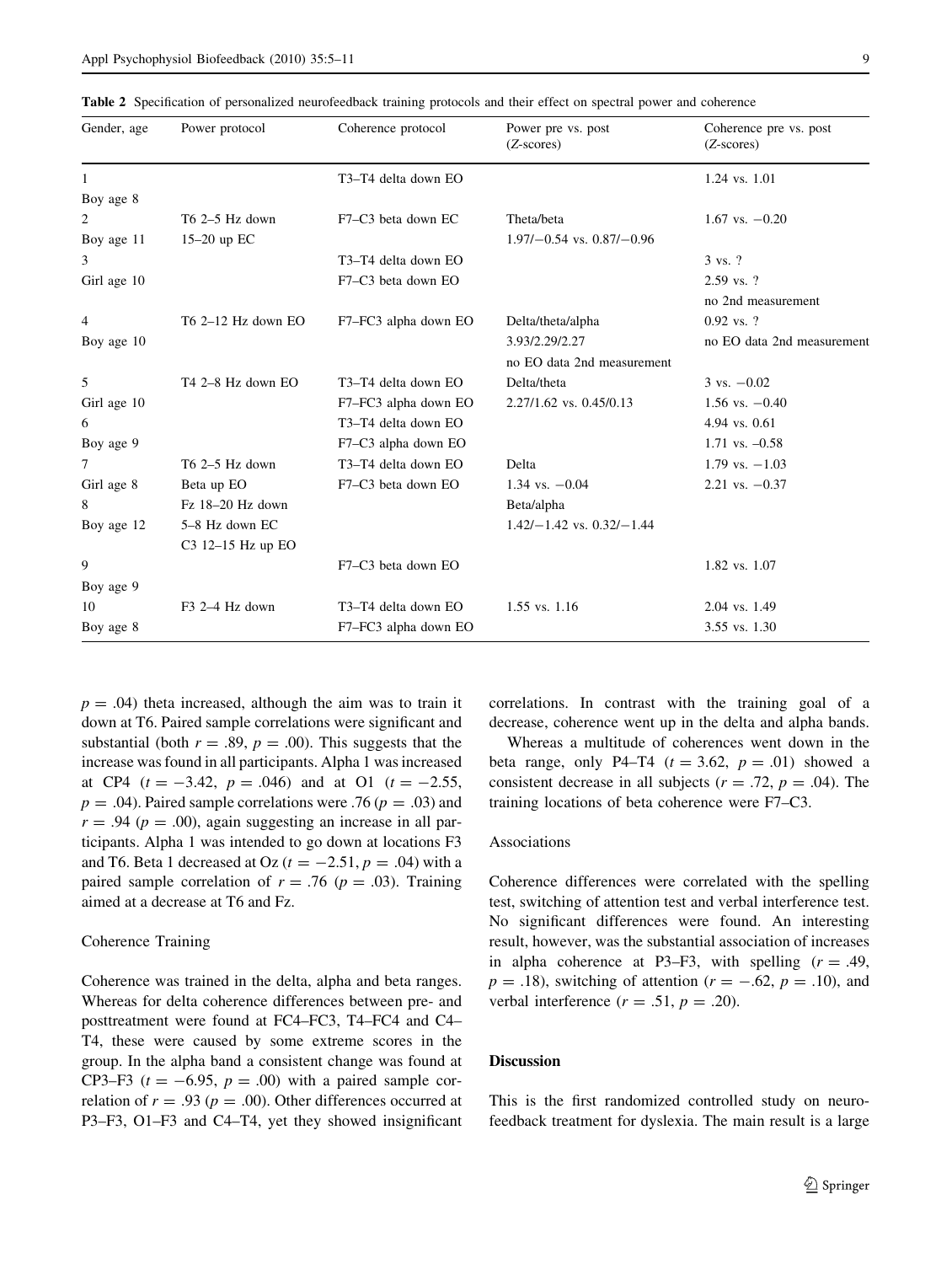<span id="page-5-0"></span>and clinically relevant improvement in spelling, whereas no improvement in reading abilities was found. This contrasts with the few uncontrolled studies on neurofeedback and dyslexia that report increases in reading grade levels (Thornton and Carmody [2005](#page-6-0); Walker and Norman [2006](#page-6-0)). Several explanations for this anomalous result will be given below. First of all, we found several improvements that were not different from the control group. Many children with dyslexia receive remedial teaching, as in our study, and part of the improvement may be attributed to this. This once more points to the importance of a control group while investigating neurofeedback.

Based on phonological theory (e.g., Shaywitz and Shaywitz [2005\)](#page-6-0) one would expect higher EEG activity in fronto-temporal areas. In this study, protocols involved training in the fronto-temporal (power protocols) and frontal-central and parietal areas (coherence protocols). The absence of any effects in these areas is in line with the absence of effects on reading.

We did, however, find substantial gains in the children's spelling. This effect can tentatively be explained as follows. Given the variety of designs applied, a common factor could be the normalization of the EEG. Here, the previously mentioned effects of neurofeedback on switching of attention and verbal interference tests can play a role: the correlations were not significant, yet this may have been a matter of power, given the magnitude of the correlations and the small number of subjects. It can thus be assumed that attentional processes are involved in the improved spelling.

Of course the present study has several limitations. This study is limited by the small number of participants. Besides, qEEG was post-tested in the neurofeedback group only. Our dependent variables consisted of specific (sub) tests of reading and spelling. Functioning in a classroom environment may be less specific than the demands from a test and more susceptible to general nonspecific factors of treatment. Furthermore, our method of assumption-based neurofeedback may have been less than optimal for each individual child. Training was based on EO/EC qEEG only; no reading task differences were taken into account. Besides, training was not designed to optimize normalization but focused on presumed associations of deviations with dyslexia. Finally, no selection was made with regard to any subtype of dyslexia. Wilmer et al. ([2004\)](#page-6-0) suggest two distinct motion processing deficits, associated with different kinds of reading sub skills, that may require different feedback protocols.

Future studies are advised to base their treatment on individual qEEG's compared to databases, because it may well be that there are several subtypes of dyslexia (as has been found in ADHD). The large improvements in spelling in this study suggest that further research in this area is

warranted. Neurofeedback can make an important contribution to the treatment of dyslexia.

Acknowledgments The authors wish to thank Minnie War, MSc and Rachel Beckman, MSc for their support in data acquisition and comments on this study in an earlier version.

Open Access This article is distributed under the terms of the Creative Commons Attribution Noncommercial License which permits any noncommercial use, distribution, and reproduction in any medium, provided the original author(s) and source are credited.

#### **References**

- Ackerman, P. T., & Dykman, R. A. (1995). Reading-disabled students with and without comorbid arithmetic disability. Developmental Neuropsychology, 11, 351–371.
- Angelakis, E., Lubar, J. F., Vanlandingham, P., Stathopoulou, S., Blackburn, J., & Towler, K. (1999). QEEG of normal college students during different reading tasks that characterize subtypes of dyslexia. Society for Neuronal Regulation 7th Annual Conference, September 30–October 3, Myrtle Beach, SC.
- Arns, M., Peters, S., Breteler, M., & Verhoeven, L. (2007). Different brain activation patterns in dyslexic children: Evidence from EEG power and coherence patterns for the double-deficit theory of dyslexia. Journal of Integrative Neuroscience, 6, 175–190.
- Becker, L. A. (1998). Effect size calculators. [http://web.uccs.edu/](http://web.uccs.edu/lbecker/Psy590/escalc3.htm) [lbecker/Psy590/escalc3.htm](http://web.uccs.edu/lbecker/Psy590/escalc3.htm).
- Blomert, L. (2005). Dyslexia in the Netherlands. Theory, practice and policy (Dyslexie in Nederland. Theorie, praktijk en beleid). Amsterdam: uitgeverij Nieuwezijds.
- Clark, C. R., Paul, R. H., Williams, L. M., Arns, M., Fallahpour, K., Handmer, C., et al. (2006). Standardized assessment of cognitive functioning during development and ageing using an automated touchscreen battery. Archives of Clinical Neuropsychology, 21, 449–467.
- Flynn, J. M., Deering, W., Goldstein, M., & Rahbar, M. H. (1992). Electrophysiological correlates of dyslectic subtypes. Journal of Learning Disabilities, 25, 133–141.
- Geelhoed, J., Reitsma, P. (1999) PI-dictee, Lisse, Swets and Zeitlinger.
- Gordon, E., Cooper, N., Rennie, C., Hermens, D., & Williams, L. (2005). Integrative neuroscience: The role of a standardized database. Clinical EEG and Neuroscience, 36, 64–75.
- Goswami, U. (2003). Why theories about developmental dyslexia require developmental designs. Trends in Cognitive Sciences, 7, 534–540.
- Gratton, G., Coles, M. G., & Donchin, E. (1983). A new method for off-line removal of ocular artifact. Electroencephalography and Clinical Neurophysiology, 55, 468–484.
- Habib, M. (2000). The neurological basis of developmental dyslexia. An overview and working hypothesis. Brain, 123, 2373–2399.
- Instituut voor Orthopedagogiek & Cito. (2004). Norm research on a screening test for language and reading problems in primary education, group 1 to 8. Normeringsonderzoek Screeningstest voor Taal- en Leesproblemen basisonderwijs jaargroep 1 tot en met 8. Nijmegen/Arnhem: Instituut voor orthopedagogiek/Cito.
- Klimesch, W., Doppelmayr, M., Wimmer, H., Gruber, W., Röhm, D., Schwaiger, J., et al. (2001). Alpha and beta band power changes in normal and dyslectic children. Clinical Neurophysiology, 112, 1186–1195.
- Ramus, F., Rosen, S., Dakin, S. C., Day, B. L., Castellote, J. M., White, S., et al. (2003). Theories of developmental dyslexia: Insights from a multiple case study of dyslexic adults. Brain, 126, 841–865.